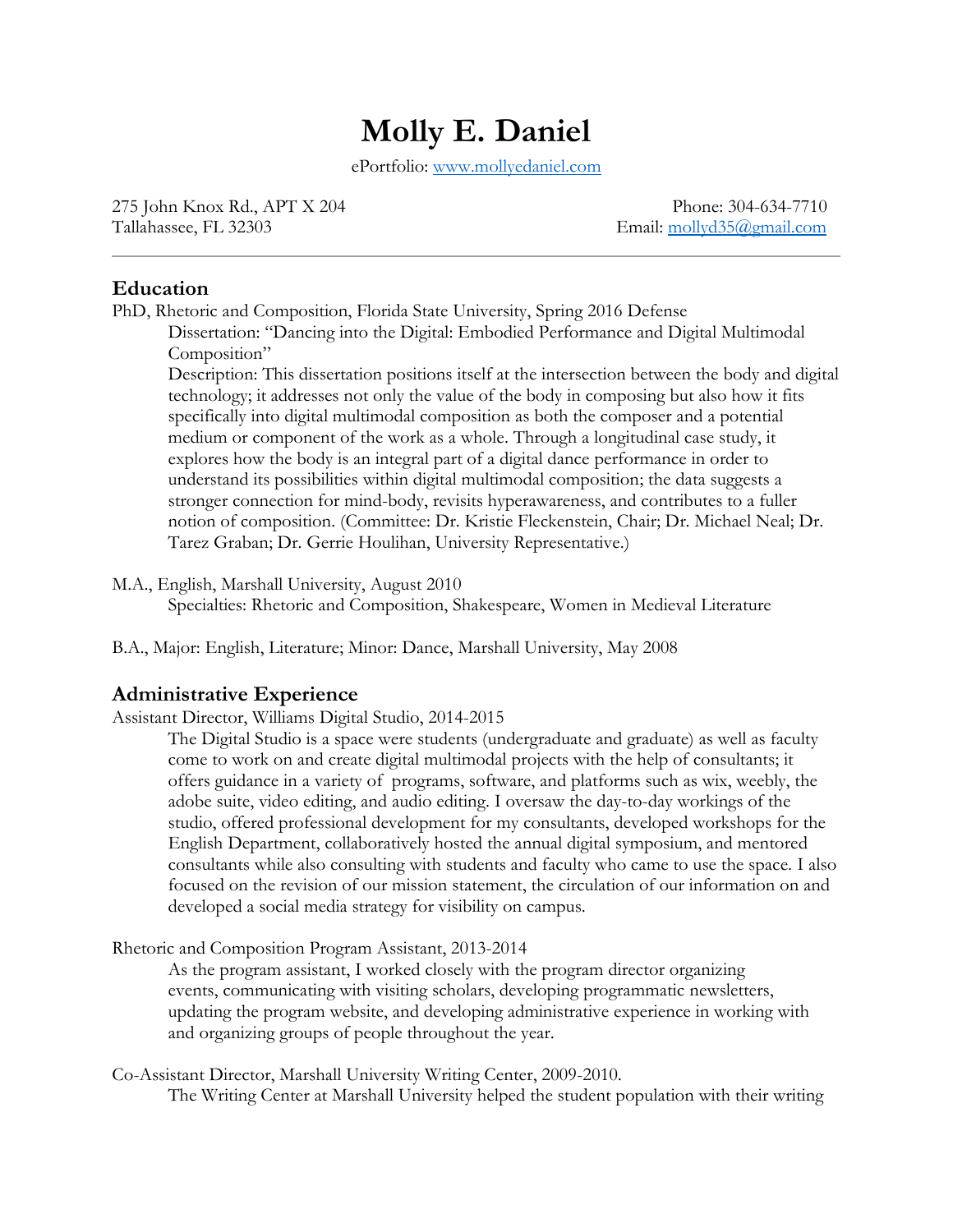needs at all stages of the writing process. As a co-director, I maintained the schedule of tutors, developed GRE prep workshops, and tutored students. We worked collaboratively in order to model the collaborative nature of the writing center itself.

# **Teaching Experience**

Graduate Teaching Assistant, Florida State University, August 2011-present

Full-Time Faculty, Marshall University English Department, August 2010-July 2011

Graduate Teaching Assistant, Marshall University, 2008-2010

# **Courses Taught**

## **Upper Division Teaching in the Major**

ENC3021: Rhetoric, Florida State University, Spring 2015

Description: This course introduces students to key concepts in the study of rhetoric; to frameworks useful for the analysis of texts, events, communication and other phenomena; and to the principles of rhetoric in the contexts of mixed media and cultures.

ENC3416: Writing Editing in Print and Online, Florida State University, Spring 2014, Summer 2014, Fall 2014

Description: This course focuses on the principles of composing, especially across different composing spaces. Students create works in several different media, including (1) in print, (2) on the screen, and (3) for the network, while also learning how to edit the works deployed in each medium appropriately. In addition, students repurpose at least one of these works for another medium. Students conclude the course by creating a digital portfolio.

## **Composition**

ENC2135: Research, Genre, and Context, Florida State University, Fall 2015 Description: This course focuses on teaching students research skills that allow them to effectively incorporate outside sources in their writing and to compose in a variety of genres for specific contexts.

ENC1145: Writing About Gossip and Gender, Florida State University, Fall 2012, Spring 2013, Fall 2013

Description: This course includes freshman level non-fiction prose on the a special topic of Gossip and Gender. Students read theory regarding the topic and focused on it in each project for a total of 7,000 words.

ENC1102: Freshman Writing, Reading, and Research, Florida State University, Spring 2012, Summer 2013

Description: This course includes reading, research, drafting, and writing of essays and a journal for a total of 7,000 words.

ENC 1101: Freshman Composition and Rhetoric, Florida State University, Fall 2011, Summer 2012 Description: This course includes drafting and writing of expository essays and a journal for a total of 7,000 words.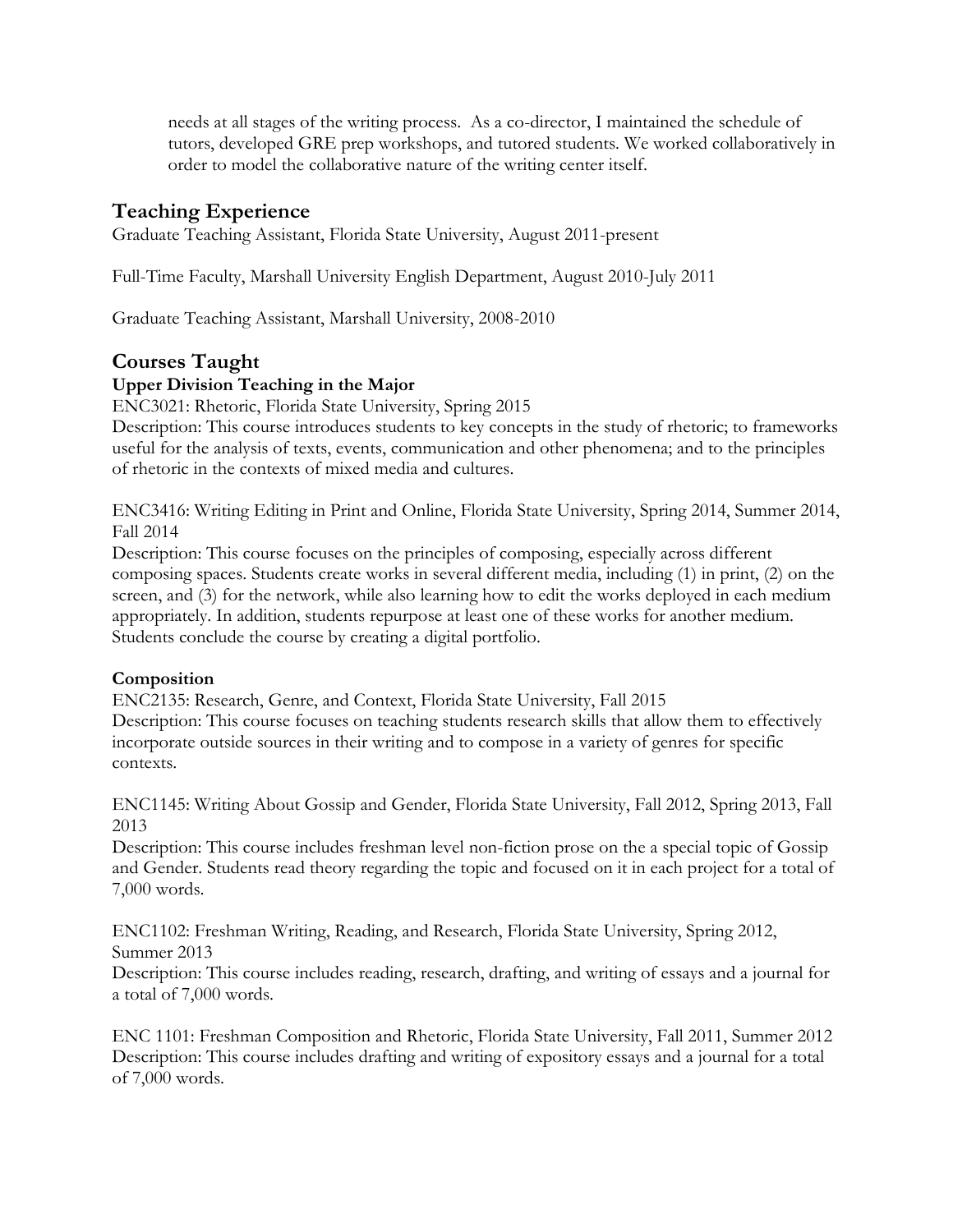ENG101: Beginning Composition, Marshall University, Fall 2009, Fall 2010, Summer 2011 Description: Introduction to academic writing with emphasis on writing as a multi-stage process, critical thinking and fundamental research strategies and skills.

## ENG100: College English, Spring 2010

Description: Introduction to academic writing with emphasis on writing as a multi-stage process, critical thinking and fundamental research strategies and skills. This course was the first stage of a three course stretch program that attended to basic writing needs of students as the composition program was developing new approaches to the needs of the student population.

ENG 102: English Composition II, Marshall University, Fall 2010, Spring 2011 Description: Introduction to research writing, extending the skills gained in ENG101.

ENG101B: Composition, Marshall University, Spring 2011

Description: Introduction to academic writing with emphasis on writing as a multi-stage process, critical thinking and fundamental research strategies and skills. This course was part of a developing composition program that attended to the needs of basic writers (as determined by test scores) that incorporated workshops and writing center appointments into a four credit hour course.

# **Tutoring Experience**

Reading and Writing Center Tutor, Florida State University, Summer 2015

Digital Studio Consultant, Florida State University 2014-2015

Tutor, Marshall University Writing Center, 2008-2011

Student Athlete Tutor, Marshall University, 2007-2008

Peer Mentor, Marshall University HON101, 2006, 2007

## **Professional Development Writing Workshops/Presentations Workshops**

"#TeachwithTwitter: Social Media in the Classroom." Florida State University. Fall 2014. As the assistant director of the WMS Digital Studio, I developed and hosted a social media workshop for interested TA and faculty in order to provide useful tools for implementing the incorporation of social media into both the FYC and major courses within the English department. We explored assignment sheets, assessment, and developed future materials for their courses.

"Multimodal Assessment Workshop." Florida State University. Fall 2014.

As part of a subcommittee of the First-year Composition Committee (FYCC), I worked with three other TAs to offer a workshop on varied assessment models for different types of composition in both FYC and upper level courses. We offered this workshop in preparation for the ENC2135 course implemented summer 2015. I was responsible for digital multimodal assessment and providing examples of assignment scaffolding that supported this sort of composing.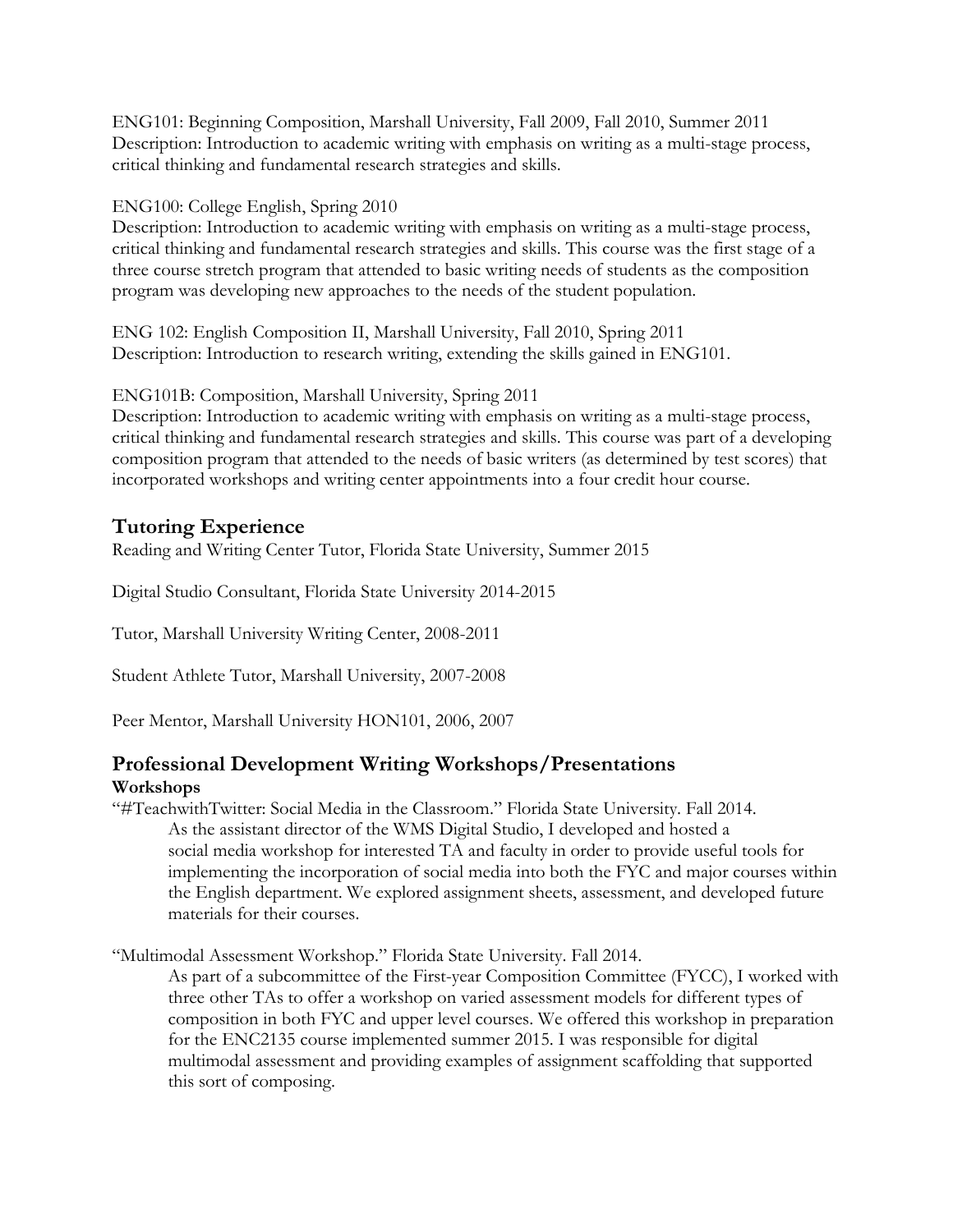"Multimodal Speed Dating." Florida State University. Spring 2012.

As part of a subcommittee of the FYCC, I worked with four other TAs while developing a workshop that introduced many facets of multimodal composition: major assignments, minor assignments, assessment, and pedagogical approaches. This workshop was created to foster a support system through which TAs were able to learn how to incorporate multimodal work into the FYC classrooms and pedagogy.

"Revitalizing Writing: Student Voice." Marshall University & Three Bridges Writing Project. Writing Fair for High School Students. Spring 2011.

I developed a workshop for high school students that interrogated truths about their persona inside writing, how it fits into the academic world, and why it is important. I designed hands on activities, reading, and collaborative conversations for both high school students and their teachers to engage in during the fair.

"Voicing Voice, Workshop." Marshall University & Three Bridges Writing Project. High School Writing Workshop. Spring 2010.

This session also focused on the importance of one's identity for college applications. It featured discussion and activities focusing on finding student voice in academic writing. Exercises included free-writing, identity claims and work-shopping new writings. Two sessions were provided with 10-17 participants each time.

"Writing and Dance Workshop." Marshall University & Three Bridges Writing Project. Summer 2005.

The purpose of this workshop was to establish that movement can be used in an academic setting. This workshop incorporated creative writing (journaling) in response to music and a list of emotions. After the participants wrote about the feelings the music created or the particular emotion, we then proceeded to "move" or "dance" the emotions we wrote about.

#### **Guest Presentations**

"Introduction to ePortfolio." Florida State English Department Teacher Training. Summer 2015.

"Teaching with Social Media." Florida State English Department Teacher Training. Summer 2015.

"Responding to Student Writing." Florida State English Department Teacher Training. Summer 2014 & 2015.

"Technology in the Classroom." Florida State English Department Teacher Training. Summer 2014.

"Grading Styles." Florida State English Department Teacher Training. Summer 2013.

"Student Voice in Writing." Florida State English Department Teacher Training. Summer 2012.

#### **Refereed Conference Presentations**

"The/a/our Body in Motion: Dancing Composition Digitally." Feminisms and Rhetorics. Tempe, AZ. October 28-31 2015.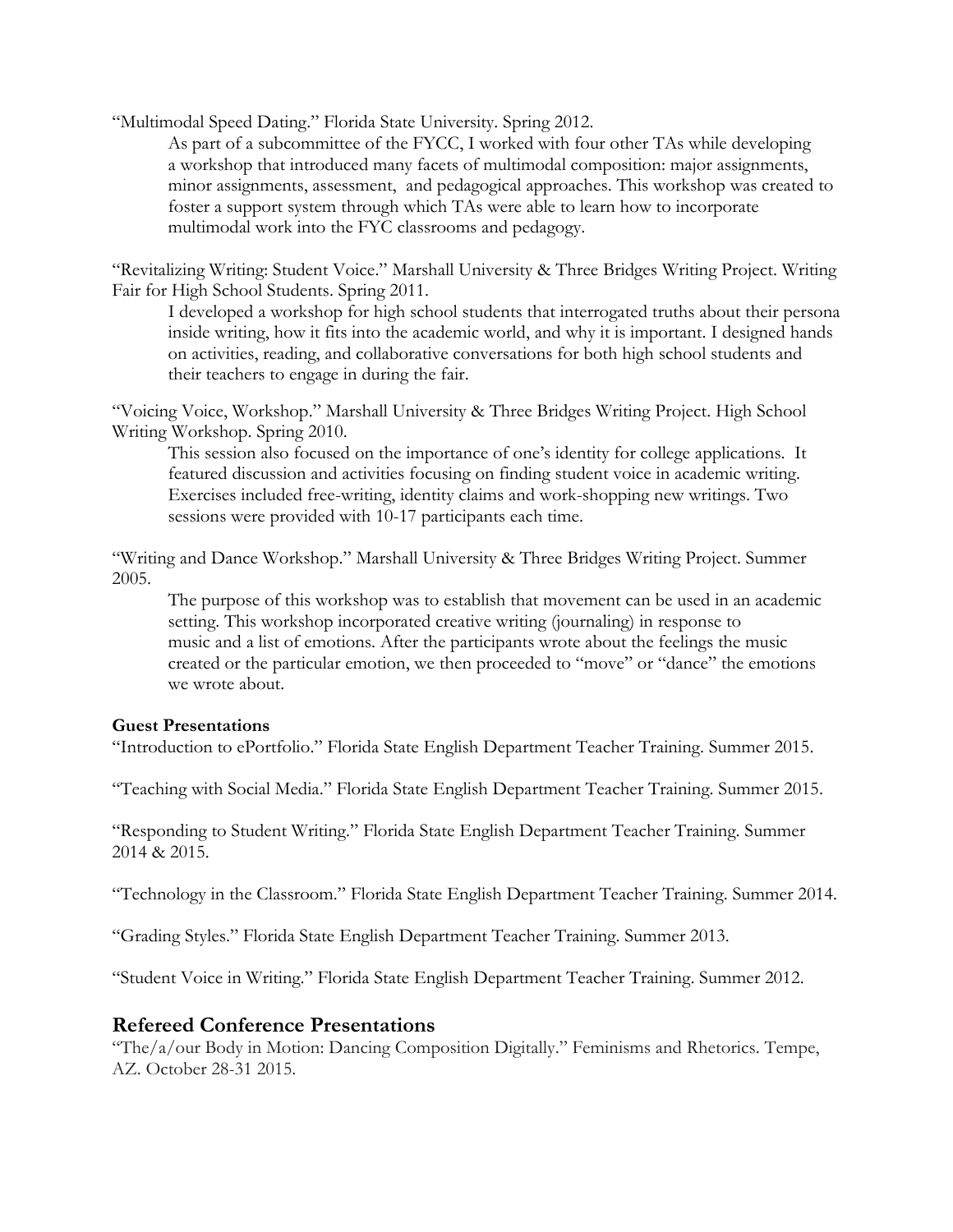"#TeachwithTwitter: The Personal to the Public & Professional." Computers and Writing. Menomonie, WI. May 28-31 2015.

"Dancing into the Digital: Embodied Performance and Digital Multimodal Composition." Conference on College Composition and Communication. Research Network Forum. Tampa, FL. March 18-21 2015.

"Beyond the Tutor/Tutee Model: Collaboration and the Digital Studio." International Writing Center Association. Orlando, FL. October 30-November 1 2014.

"The Body and New Media: The Dancing Body as Medium." Conference on College Composition and Communication. Indianapolis, IN. March 19-22 2014.

"Tweet, Tweet: Social Media in the FYC Classroom." Writing Program Administrators. Savannah, GA. July 18-21 2013.

"Composition and Choreography: Parallel Processes." Conference on College Composition and Communication. Research Network Forum. Las Vegas, NV. March 13-16 2013.

"Transitioning Voice: Situating the "I" in Academics." Conference on College Composition and Communication. St. Louis, MO. March 21-24 2012.

"Transgressing the Academy Walls: The "Real" Work of Rhetoric and Composition" (round table). National Women's Studies Association. Atlanta, GA. November 10-13, 2011.

"Validating the Vernacular: The Appalachian Identity in the Composition Classroom." Feminisms and Rhetorics. Mankato, MN. October 12-16 2011.

"Validating the Vernacular and Other Literacies" (75 minute facilitator workshop). National Writing Project Urban Sites Network. Boston, MA. April 28-29 2011.

"Voice's Place: Graduate Level Academic Writing." College English Association. San Antonio, Texas. March 25-27 2010.

## **Publication**

"Dancing=Writing=Composing: Expanding Literacy through the/a/our Body." *Across the Disciplines Book of Essays*. Forthcoming 2016.

## **Professional Affiliations**

Conference on College Composition and Communication (CCCC) Council of Writing Program Administrators (WPA) International Writing Centers Association (IWCA) Coalition of Women Scholars in the History of Rhetoric and Composition (CWSHRC) National Council of Teachers of English (NCTE) National Writing Project (NWP)

**Honors and Awards Florida State University** Computers & Writing Travel Grant, 2015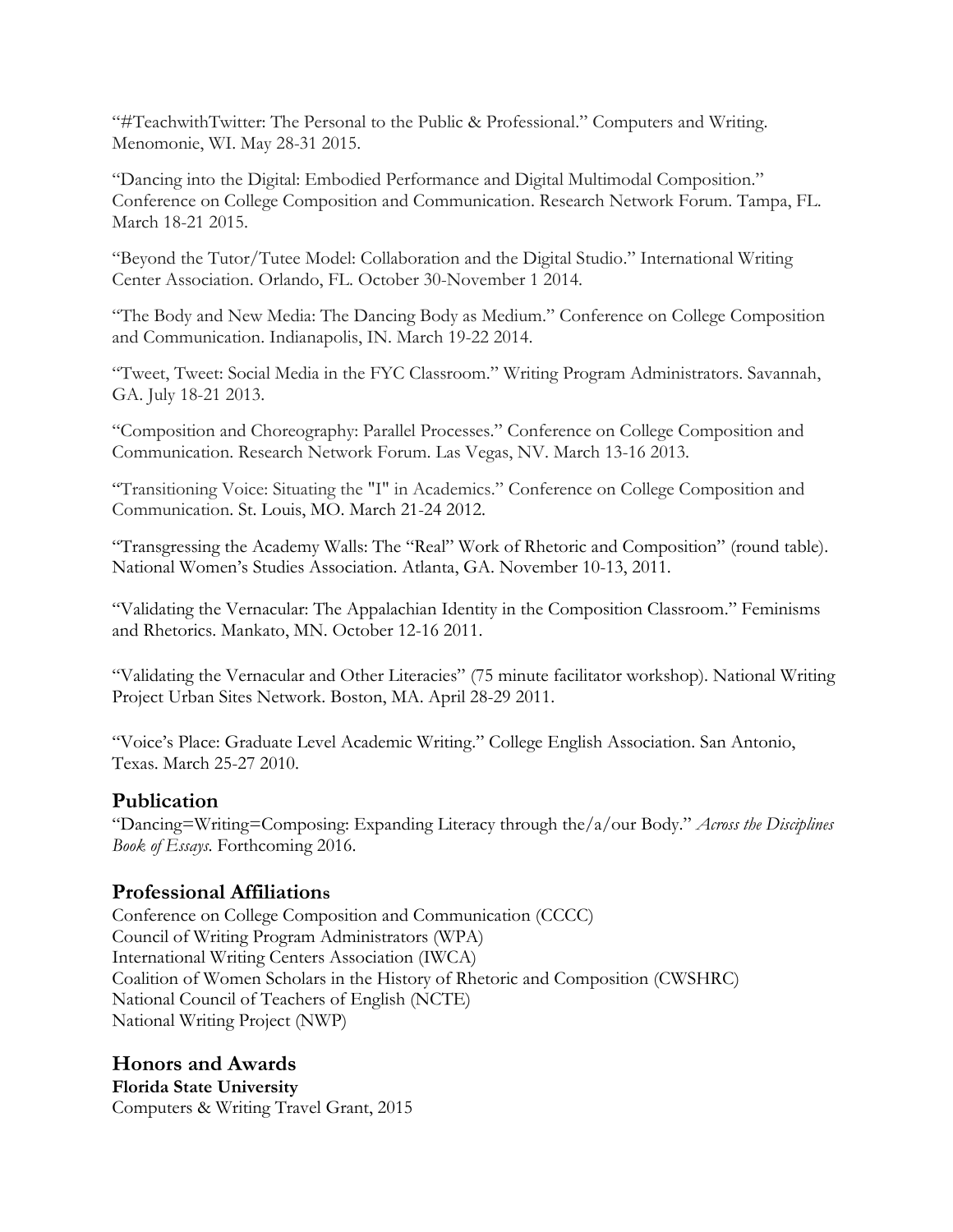Ermine Owenby Award, Florida State University, 2014 Robert O. Lawton Outstanding Teaching Assistant, Florida State University English Department 2014

### **Marshall University**

Three Bridges Writing Project, MU: Summer Institute Fellow 2010 John Marshall Scholar, Marshall University, 2004-2008 Promise Scholar, Marshall University, 2004-2008 The Hoy Latin Award, Marshall University, 2005 A Mervin Tyson Award: Outstanding Honors Student, Marshall University 2008 Book Awards: Outstanding Student in an Honors Seminar, Marshall University, 2006, 2007

# **Service**

## **University Service**

Co-Chair, Rhetorica Amorates, Rhetoric Society of America Student Chapter, Florida State University, May 2015-present

As the co-chair of this organization, I am helping to build the student chapter at FSU by garnering interest in participation, drafting mission statements, scheduling meetings, and organizing events.

First Year Composition Peer Mentor, Florida State University 2012-2013

As a peer mentor, I worked with first year Teaching Assistants. I met with them throughout their first year teaching in the FYC program, providing support and guidance as they taught and developed teaching materials. At the end of each semester, I also observed their teaching and wrote letters of observation for their teaching files.

First Year Composition Committee, Florida State University, Fall 2011-present As a member, I developed workshops, participated on Sub-committees that awarded both teaching and student writing awards in the FYC program, and updated materials for FYC courses that included multimodal composition.

- Teacher Consultant, Three Bridges Writing Project, Marshall University, Spring 2011 As a teacher consultant, I have a variety of roles within this particular branch of the NWP. I created, planned, and enacted a "Writing Fair for high school students." I also act as a research consultant for fellows in the Summer Institute and taught sessions on scholarly research, data based usage, and source incorporation.
- Public Relations Committee, Marshall University Writing Center, 2009-2010 As a member of this committee, I helped devise ways to advertise and brand our Writing Center in order to bring in more students from other disciplines.

#### **Disciplinary Service**

Conference on College Composition and Communication. Tampa, FL. March 18-21 2015. Chair: "Revealing the thinking and Composing Processes of Writers," Session F.31